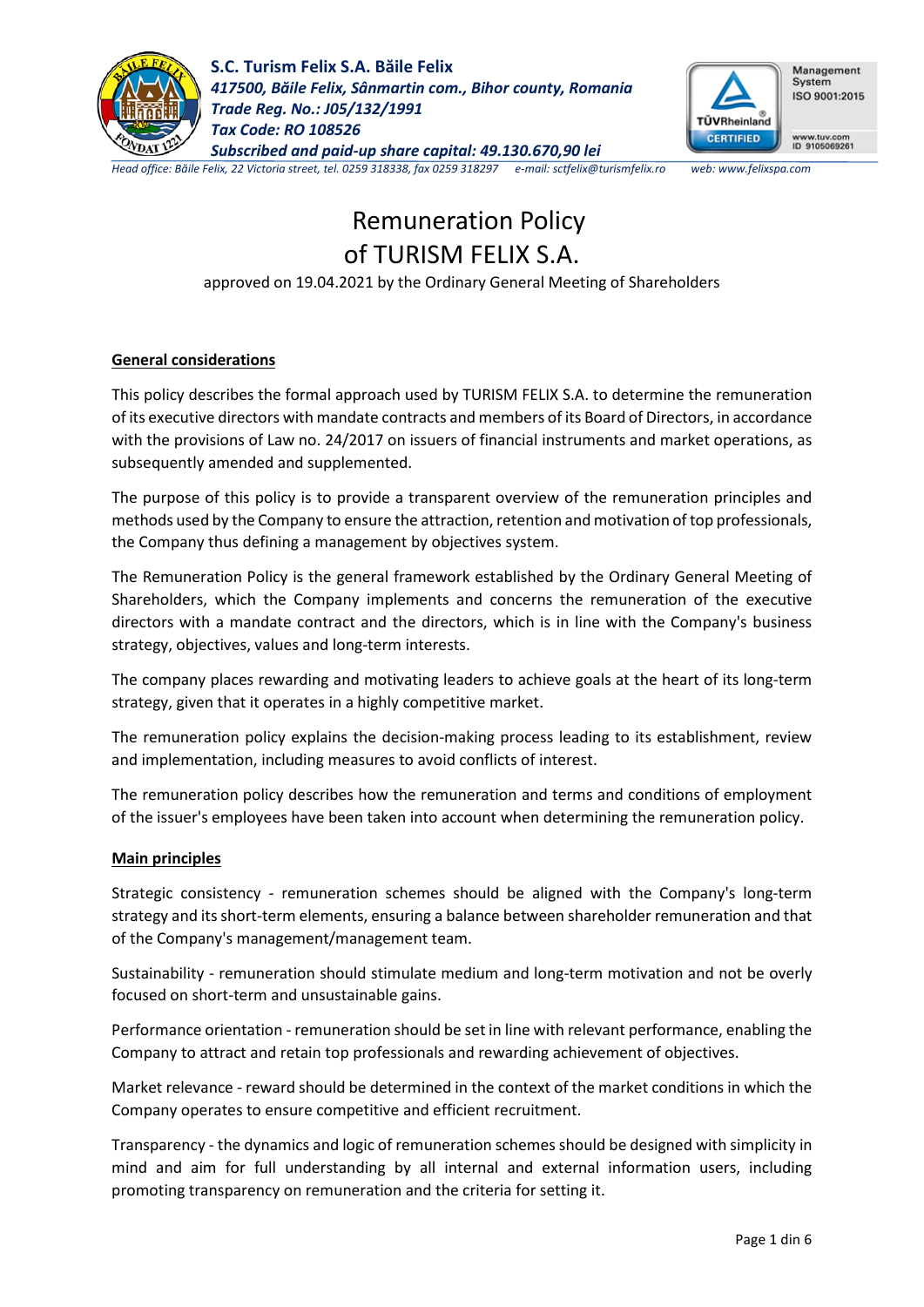



Management System ISO 9001:2015

www.tuv.com<br>ID 9105069261

*Head office: Băile Felix, 22 Victoria street, tel. 0259 318338, fax 0259 318297 e-mail: sctfelix@turismfelix.ro web: www.felixspa.com*

## **Approval of the Remuneration Policy**

The Company has established a remuneration policy in respect of the executives on whom shareholders are entitled to vote and approve at the Annual General Meeting of Shareholders.

|                                                              | A.G.O.A.      | C.A.       | <b>Remuneration Committee</b> |
|--------------------------------------------------------------|---------------|------------|-------------------------------|
| <b>Remuneration Policy</b><br>(approval and review)          | approves      | proposes** | Formulate the recommendation  |
| <b>Remuneration report</b>                                   | advisory vote | approves   | Formulate the recommendation  |
| CA - additional amounts for<br>additional responsibilities * |               | approves   | Formulate the recommendation  |
| The maximum annual amount<br>ot<br>all remuneration          | approves      | proposes   | Formulate the recommendation  |
|                                                              |               |            |                               |

*\*Advisory Committees/Chair*

*\*\* takes the decision to approve the submission of the document in question to the A. G. O. A.*

The Company has a **Remuneration Committee** which has an advisory role to the Board of Directors.

Thus, in line with corporate governance principles and regulations applicable to the Company, the Compensation Committee has the following main responsibilities:

- (i) Make recommendations to the Board of Directors on remuneration levels;
- (ii) Formulate proposals on remuneration policy;
- (iii) Monitor the implementation of the remuneration policy within the Company.

**The Legal Department** supports and advises management in the implementation of this policy and recognizes how this policy affects applicable company laws and regulations by endorsing *(as appropriate*) this policy and all documents issued under this policy.

The above tasks are complemented by additional responsibilities specific to each structure.

## **Remuneration structure**

The remuneration structure for executive directors and members of the Board of Directors consists of two main elements: fixed remuneration and variable remuneration.

**A. FIXED** (basic) **REMUNERATION** - the fixed component of remuneration, not conditional on the fulfilment of performance criteria, the main element of which consists of the allowances granted under the management/employment contract. The company will aim to offer a competitive basic remuneration, but will refrain from bidding above market rates, given the focus on the variable part of the compensation.

It is considered basic pay when the conditions listed below are met: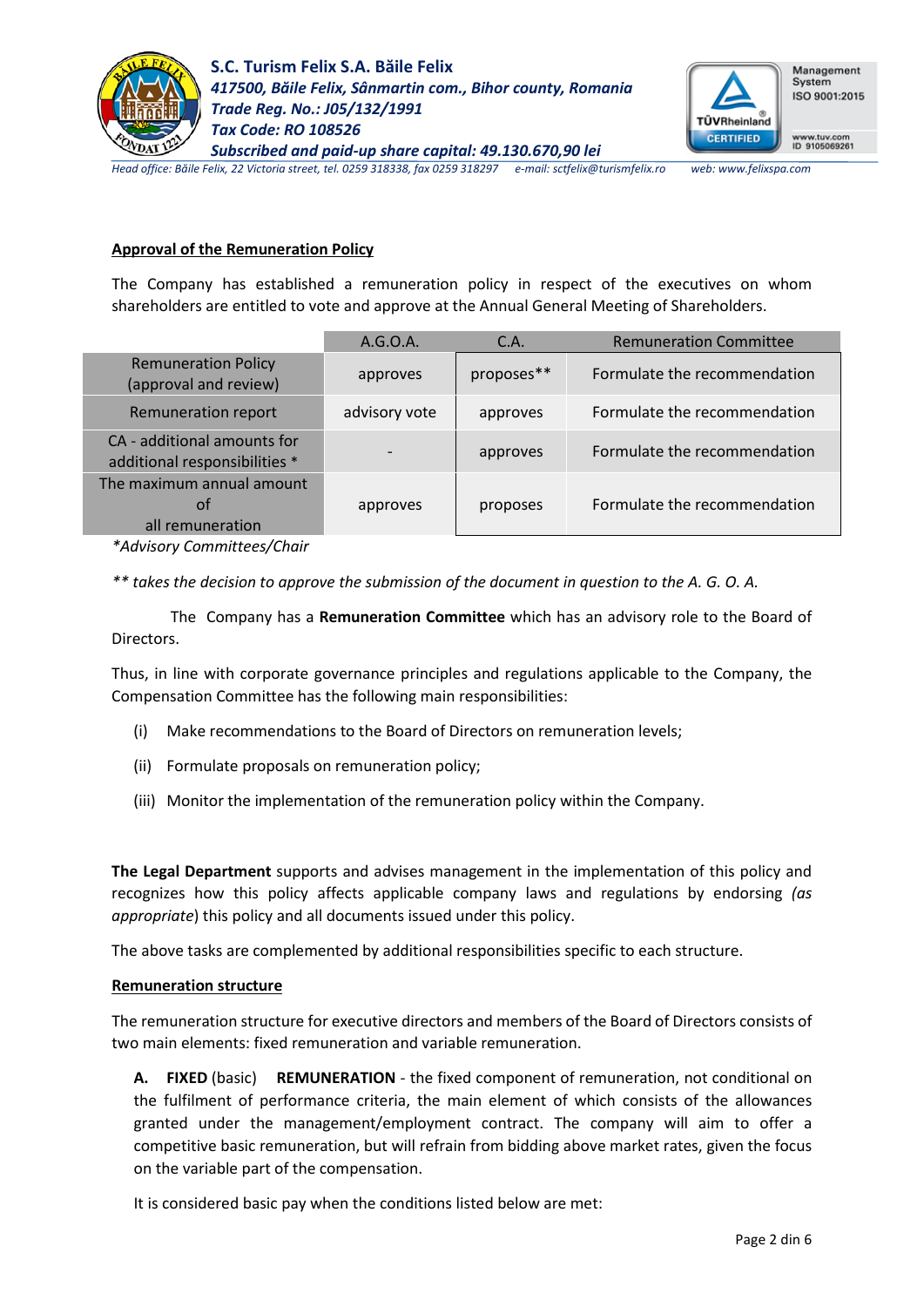



Management System ISO 9001:2015

*Head office: Băile Felix, 22 Victoria street, tel. 0259 318338, fax 0259 318297 e-mail: sctfelix@turismfelix.ro web: www.felixspa.com*

- − It is based on pre-established criteria.
- − It is not discretionary in terms of level of professional experience and level of seniority.
- − It is transparent about the individual amount granted.
- − It is permanent (maintained over a long period of time closely linked to the specific role and responsibilities).
- − It is irrevocable (the permanent amount can only be changed by negotiation and annual review).
- − It cannot be unilaterally reduced, suspended or cancelled by the company without the consent of the party.

The members of the Board of Directors receive a fixed monthly remuneration which is determined by resolution of the Ordinary General Meeting of Shareholders for each financial year.

Members of the Board of Directors who are members of advisory committees of the Board of Directors receive additional remuneration as provided for by law and the Company's Articles of Association.

The limits of the fixed monthly remuneration of the executive directors are set out (as a rule) in the Company's Articles of Association and *range between 7 and 15 .*gross average *salaries* earned by the company in the previous financial year. The actual level of remuneration is determined by the mandate contract.

**B. VARIABLE REMUNERATION** - a form of additional payment or allowance paid by the Company, taking into account performance criteria, designed to recognise the performance of executive directors and members of the Board of Directors over a given period and a differentiating element of the remuneration package.

The variable part of the remuneration package is based on certain eligibility conditions, qualitative criteria and quantitative criteria. The maximum amount for variable remuneration is approved by the A.G.O.A. and may not exceed 7.5% of gross profit.

Annual targets (KPIs) are set at the Annual General Meeting of Shareholders to approve the previous financial year.

**The eligibility conditions** for the annual payment of the variable component of the remuneration take into account:

- 1. Individual performance, both in terms of annual targets (KPIs) and overall Company performance.
- 2. Operational (non-financial) performance.
- 3. Overall results on social responsibility.

Performance evaluation is carried out within a multi-year framework to ensure that the evaluation process is based on long-term performance results.

**The qualitative criteria** taken into account in determining the variable component taken into account are:

| Key qualitative  | $-$ Implementing the business strategy                  |
|------------------|---------------------------------------------------------|
| criteria used to | $-$ Efficient asset management                          |
|                  | - Implementing an effective corporate governance system |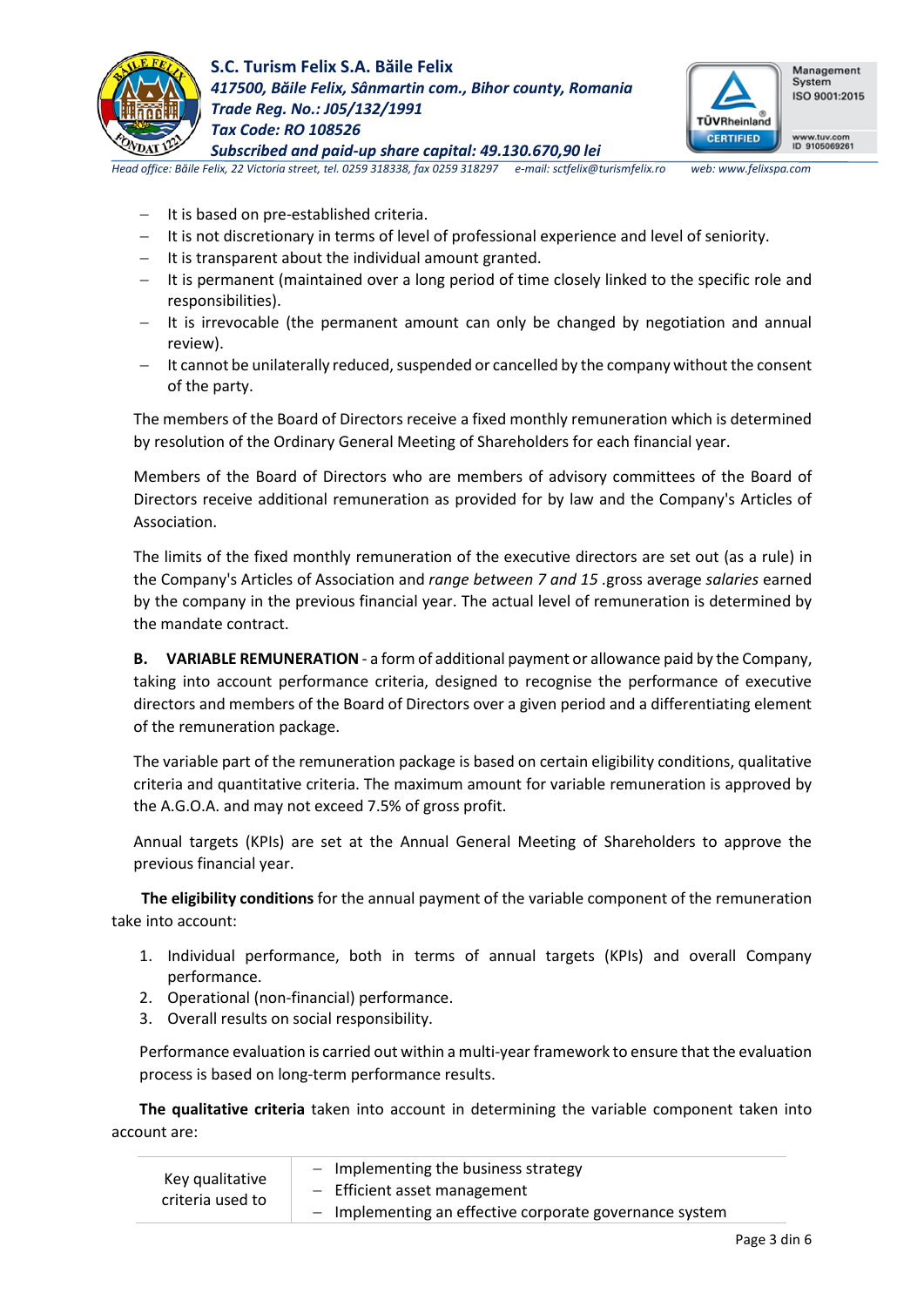



Management System ISO 9001:2015

*Head office: Băile Felix, 22 Victoria street, tel. 0259 318338, fax 0259 318297 e-mail: sctfelix@turismfelix.ro web: www.felixspa.com*

| measure     | - The degree to which investment plans are achieved in line with |
|-------------|------------------------------------------------------------------|
| performance | business development objectives                                  |

 **The quantitative criteria** taken into account when determining the variable component taken into account are:

|                    | $-$ Increased income |
|--------------------|----------------------|
| Basic quantitative | $-$ EBITDA growth    |
| criteria used to   | $-$ EBITDA margin    |
| measure            | $-$ Gross profit     |
| performance        | - Net profit margin  |
|                    | - ROE/ROA            |

\* The quantitative and qualitative criteria mentioned above are not exhaustive and may be supplemented with others relevant to the current economic cycle, in accordance with the legitimate short and long-term interests of the company, the provisions and premises of the construction of the income and expenditure budget, at the proposal of the Board of Directors and with the approval of the General Meeting of Shareholders. Annually, the General Meeting of Shareholders, on the proposal of the Board of Directors, approves the indicators for the current financial year.

## **Ratio between fixed and variable remuneration**

The total annual remuneration consists of a fixed and a variable component. The variable component may not exceed 100% of the total gross fixed annual remuneration. The basic component (fixed remuneration) represents a sufficiently large proportion of the total remuneration which gives the Company full flexibility in terms of the policy on the award of the variable component.

The variable component of the remuneration payable to Directors and Executive Directors will be directly proportional to the total annual degree of achievement of each indicator for the corresponding financial year or part of the corresponding financial year.

The total degree of achievement of the key performance indicators set for each financial year is the sum of the degree of achievement of each indicator, weighted by the weighting coefficient:

|                                   | 60% quantitative criteria |
|-----------------------------------|---------------------------|
| <b>Executive Directors</b>        | 40% qualitative criteria  |
| Members of the Board of Directors | 75% qualitative criteria  |
|                                   | 25% quantitative criteria |

Variable remuneration is awarded on 100% achievement of set targets. The General Meeting/Board of Directors may decide, on a justified basis and in compliance with the principles of fairness and pay for performance, to grant variable remuneration in whole or in part to directors/managing directors with a mandate contract, for a level of achievement of the set objectives which may not be less than 80%.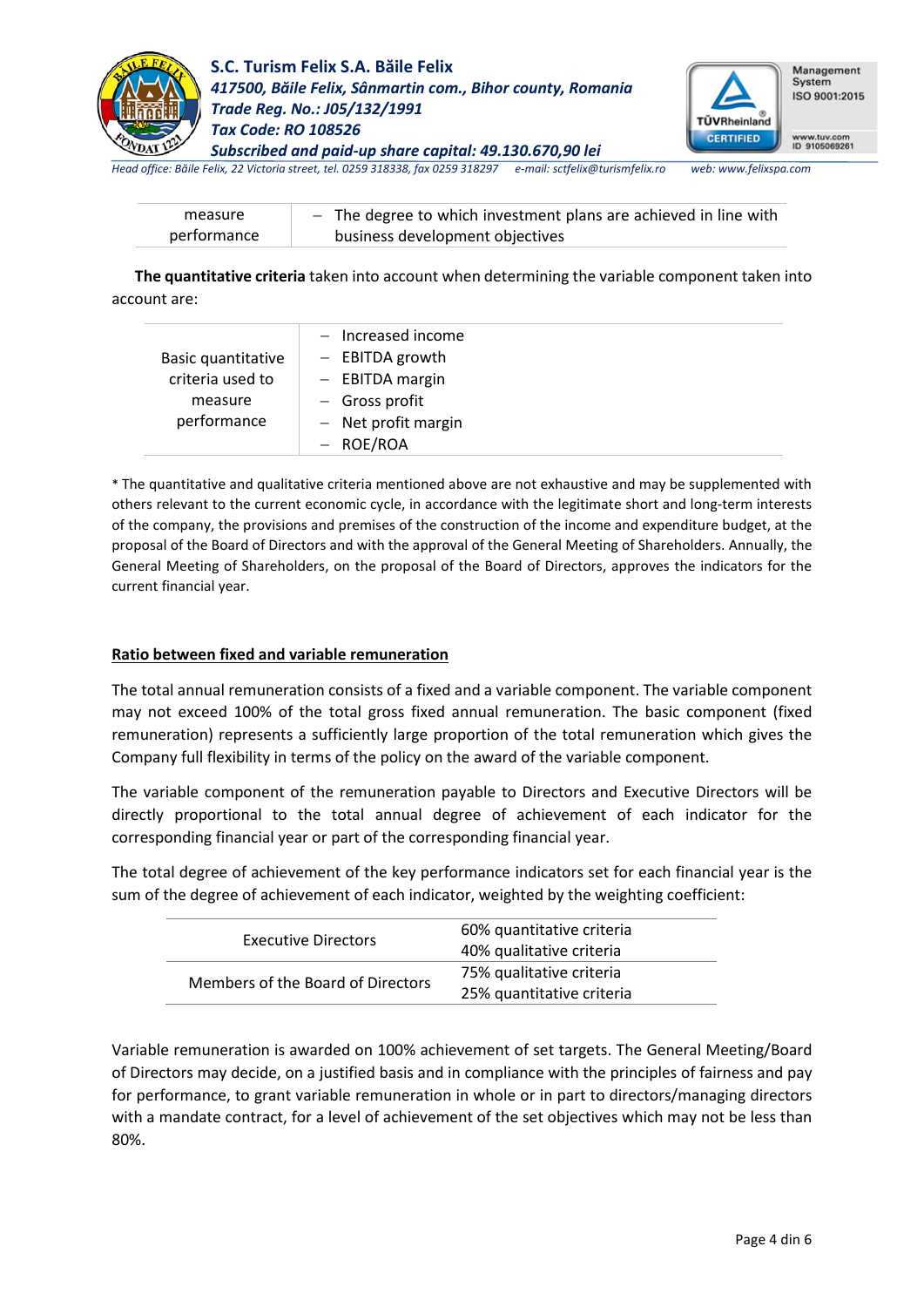



Management System ISO 9001:2015

www.tuv.com<br>ID 9105069261

*Head office: Băile Felix, 22 Victoria street, tel. 0259 318338, fax 0259 318297 e-mail: sctfelix@turismfelix.ro web: www.felixspa.com*

## **Payment of the variable component**

Variable remuneration is usually paid once a year and depends on the achievement of quantifiable KPIs set for the individual at both Company level and function-specific level through the management contract or mandate contract.

In order to provide long-term incentives and motivation and in full accordance with the Company's sustainability principles, variable remuneration payments for the performance of executive directors and members of the Board of Directors will be paid on a multi-year basis.

Thus, 60% of the variable remuneration will be paid annually after the end of each financial year, following approval of the amounts by the O.G.M.S., with the remaining 40% being deferred (retained) until the end of the contract.

Any variable remuneration (short and long term incentive schemes) is subject to shareholder/and where applicable Board member discretion (adjustment before payment) and clawback (recovery of remuneration already paid) if the company's financial statements need to be adjusted due to conduct that is contrary to the company's interest and if such adjustments affect the amount of variable remuneration; or if the performance criteria that apply to incentive schemes and performance levels have been manipulated; or if the individual's conduct violates employment or labour law, the company's code of conduct or ethical standards.

## **Share-based remuneration**

ȊIn strictly determined cases and in compliance with the applicable legal framework, the Company may grant a share-based remuneration with the establishment of the periods during which the right to allot shares exists, the schedule of allotment periods, the periods of unavailability after allotment.

The long-term, equity-based incentive (motivation) plan is intended to provide attractive compensation levels for continued high performance, as well as serve as a retention measure.

# **Contracts of the leaders**

The duration of the management and mandate agreements is, as a rule, a maximum of 4 years with the appropriate application of the provisions of the Company's Articles of Association. The duration of the contracts, agreements and notice periods applicable to the main features of the supplementary pension or early retirement schemes (where applicable), as well as the conditions for termination of the contracts and the payments related to termination, are laid down in the contracts.

The approved financial and non-financial performance indicators are elements against which the variable component of the remuneration is determined. Remuneration and benefits granted to the members of the Board of Directors and the executive directors with mandate contract, as provided for in the management/ mandate contract, will be recorded in the audited annual financial statements of the year following the financial year for which they are approved (*and in the annual report of the Remuneration Committee*) and in the Report of the Board of Directors.

Benefits for executive directors and members of the Board of Directors may be granted according to the contracts and include facilities for the execution of the mandate (access to mobile communications, remote communication means and tools, means of transport, etc.).